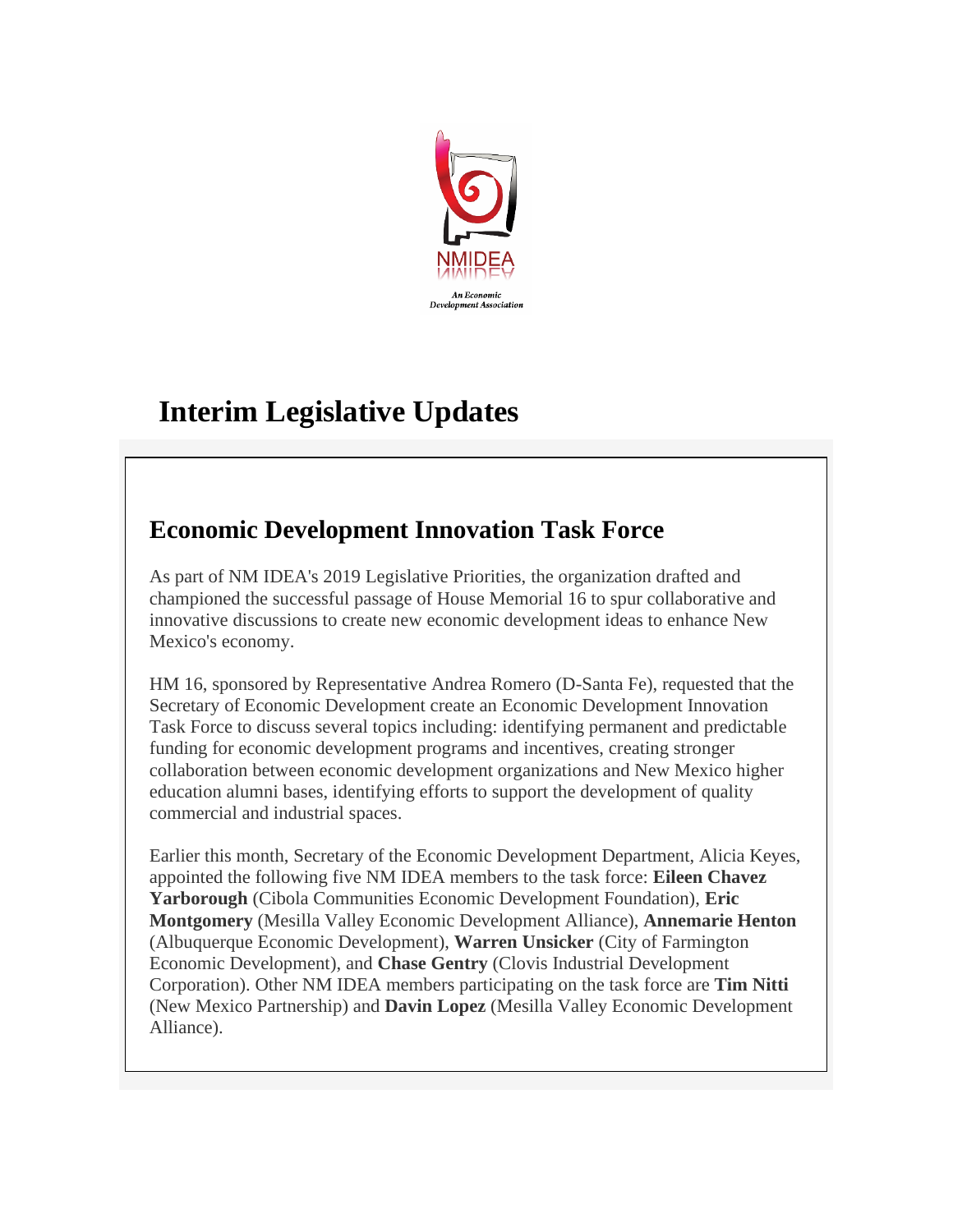The first meeting of the Economic Development Innovation Task Force is today in Bernalillo. We will provide more information as the task force sets its work plan and moves forward. You can read the full memorial [here.](http://r20.rs6.net/tn.jsp?f=001UUEgyHtOiUk51XoB_eW0vNtufY8dKCFo9-RTR_KG8j28gVPvZrFfgepJolx8IPT3i7We0v_UJQd7UxJs0hxbKm7em3KQ2zxS__mKtL918A2ydxoNmk0Akw5uLqjmM8GK6icVuj2M9tI0FYQ7iU5dT_3qnLe5txAU47QIpKdGhvIZ7dGLIsAlJ1mk6uYwdP3_FaKcBAkrYAs=&c=bUDyIpAw4ZgWLaWFO_cFuUEkmZL1dqH6fjTPPHhqwHUAcHYKVfS_lQ==&ch=DxdEYlV8wnWEWA0A6rMNpY0Fv1O_1dinD0Xw9JmxD_-S87_DjNI5WA==)

# **EDD in the News**

According to the *Albuquerque Journal*, at last week's Legislative Finance Committee meeting, the Economic Development Secretary, Alicia Keyes, stated that "the state is taking a new tack when it comes to how tax incentives are targeted, saying they will no longer be used to lure call centers and other types of lower-paying jobs." Instead the focus will be on higher-paying jobs and the state could target the aerospace, outdoor recreation and renewable energy sectors.

You can read the full article [here.](http://r20.rs6.net/tn.jsp?f=001UUEgyHtOiUk51XoB_eW0vNtufY8dKCFo9-RTR_KG8j28gVPvZrFfgepJolx8IPT3XOfAw8dDccU-jEn90WvvV4Fy1Z3LywgZPpr9BtjpVnfxBoPNe8fiTAhbf83IBBKzbKodyiced9f1xM94-UF3cFaURxqdqx8s-fWSIIjKiHZfh2kDtVpKYUUlTVMVzFV8N-wBRfLj6skQEs5PCUiw2Mfrul97x2awhmUVSXM-NTA=&c=bUDyIpAw4ZgWLaWFO_cFuUEkmZL1dqH6fjTPPHhqwHUAcHYKVfS_lQ==&ch=DxdEYlV8wnWEWA0A6rMNpY0Fv1O_1dinD0Xw9JmxD_-S87_DjNI5WA==)

### **Upcoming Interim Committees**

#### *Economic & Rural Development Committee*

The Economic & Rural Development interim committee explores economic and rural development activities and issues within the state.

#### **The Economic & Rural Development committee's second meeting is July 1-2 at the New Mexico State University's Pan American Center.**

NM IDEA member, Davin Lopez of the Mesilla Valley Economic Development Alliance, will present to the committee on general economic development challenges and opportunities in Mesilla Valley, as well as specific opportunities for New Mexico in the video game production industry.

The committee meeting's agenda items also include Spaceport America, economic development benefits and challenges of New Mexico's agricultural industry, updates on the development of the Hemp Industry, workforce development, and workers' compensation issues.

The full agenda can be found [here.](http://r20.rs6.net/tn.jsp?f=001UUEgyHtOiUk51XoB_eW0vNtufY8dKCFo9-RTR_KG8j28gVPvZrFfgepJolx8IPT3hot2IA1DwjWWiySKPMxT2I6GJVwcRwaZyUEacSyvqIOjg7EHm_ghBxZTTr5YTMESya8hrg0ENrMmcljcSsO89LEQMgytfKpSGcd-VUyORkR-7LLR_Aw35g==&c=bUDyIpAw4ZgWLaWFO_cFuUEkmZL1dqH6fjTPPHhqwHUAcHYKVfS_lQ==&ch=DxdEYlV8wnWEWA0A6rMNpY0Fv1O_1dinD0Xw9JmxD_-S87_DjNI5WA==)

#### *Legislative Finance Committee*

The Legislative Finance Committee (LFC) mission is to "provide the Legislature with objective fiscal and public policy analyses, recommendations and oversight of state agencies to improve performance and ensure accountability through effective allocation of resources for the benefit of all New Mexicans."